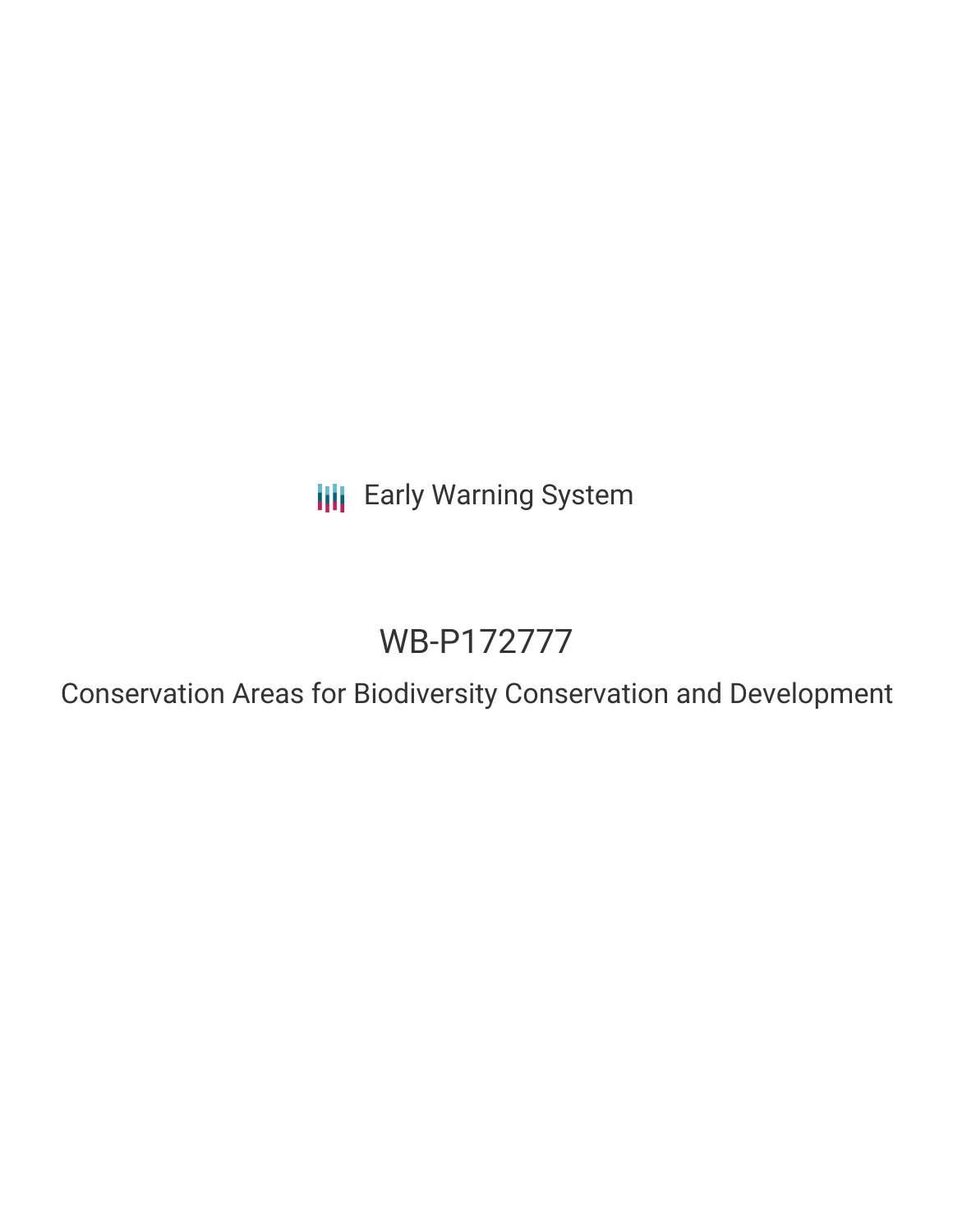

# **Quick Facts**

| <b>Countries</b>              | Mozambique                                  |
|-------------------------------|---------------------------------------------|
| <b>Financial Institutions</b> | World Bank (WB)                             |
| <b>Status</b>                 | Proposed                                    |
| <b>Bank Risk Rating</b>       | B                                           |
| <b>Voting Date</b>            | 2020-08-20                                  |
| <b>Borrower</b>               | Government of Mozambique                    |
| <b>Sectors</b>                | Climate and Environment, Law and Government |
| <b>Investment Type(s)</b>     | Grant                                       |
| <b>Project Cost (USD)</b>     | \$28.62 million                             |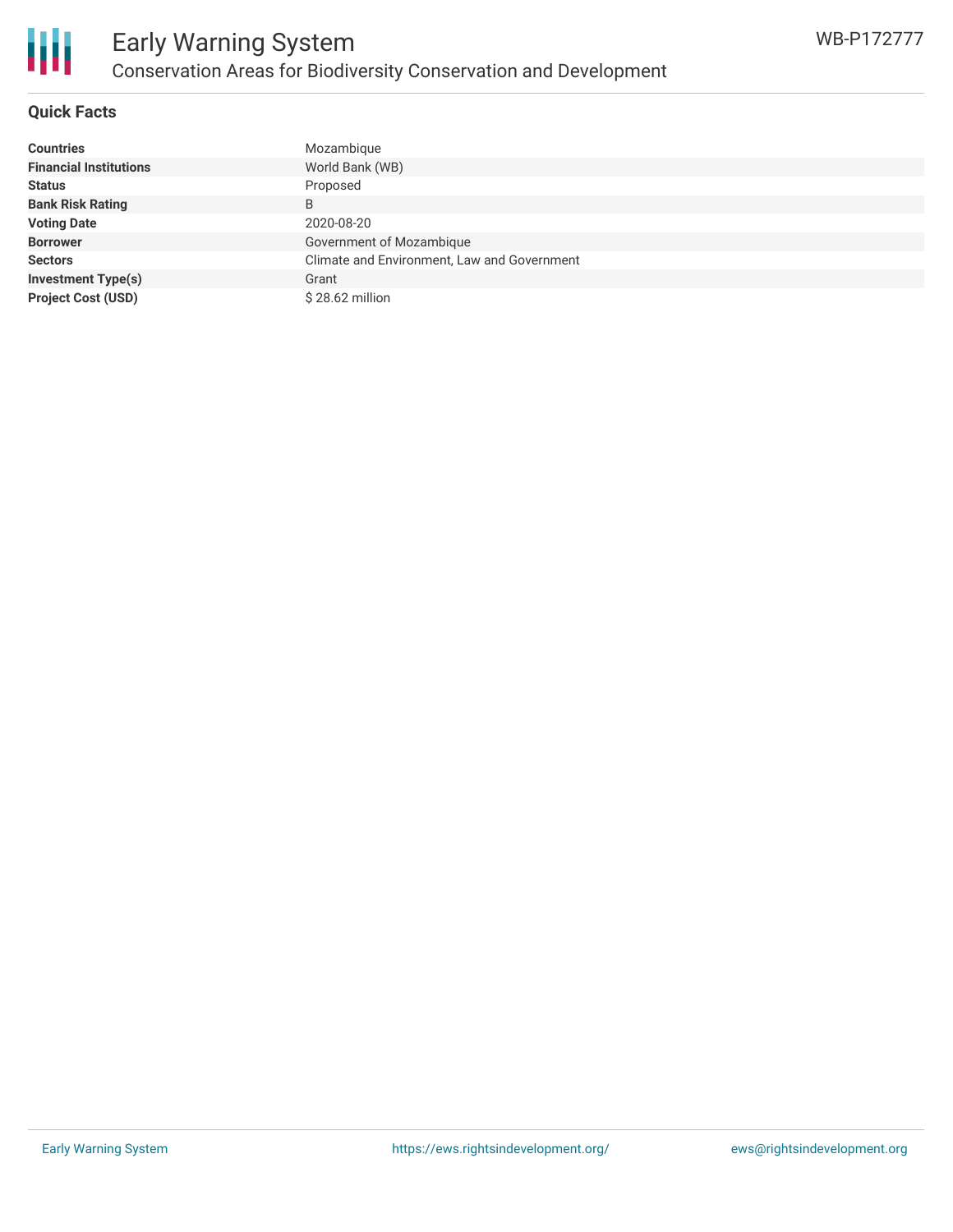

# **Project Description**

According to bank documents the project objective is to improve management of target conservation area landscapes and enhance the living conditions of communities in and around these conservation areas.

The project has three components:

- 1. Strengthening Capacity and Financial Sustainability of National Conservation Institutions (Original amount: US\$15.0 million equivalent from IDA, Additional Financing: US\$13,821,510 million equivalent from GEF). This component aims to improve the capacity of the three main national conservation institutions (ANAC, BIOFUND, and FNDS); create a cohort of conservation professionals; and foster naturebased tourism at the national level. These activities contribute to two pillars of the MozBio Program: (a) ensuring an enabling policy and institutional environment (governance) and (b) ensuring financial sustainability for the CA system.
- 2. Improving Conservation Areas Management in Target Landscapes (Original amount: US\$17 million equivalent from IDA, Additional Financing US\$2,575,000 million equivalent from GEF and US\$1,800,000 million from the ILM MDTF). This component aims to improve biodiversity conservation management of target CAs, particularly the governance of CAs (including its relationship with surrounding stakeholders), human resources management, infrastructure establishment and maintenance, human-wildlife coexistence, research, resources control and patrolling, and promoting of environmental awareness and strengthening of community-based organizations (CBOs) among local communities. These activities contribute to two of the pillars of the Mozbio Program i) biodiversity conservation management and ii) community development.
- 3. Promoting Conservation-compatible Rural Development and Integrated Landscape Management in Target Landscapes (Original Project: US\$13 million equivalent from IDA, Additional Financing US\$ 6,719,266 from GEF and US\$700,000 from the ILM MDTF). This component aims to promote conservation-compatible rural development in target landscapes through support to sustainable value chains and Integrated Landscape Management (ILM), by financing land use planning, establishment of Landscape Management Units (LMUs), and capacity strengthening of targeted districts to reduce pressure on CAs. These activities contribute to all pillars of the MozBio Program and require addressing several constraints, including limited access to credit, TA and inputs, and insufficient market access and employment opportunities.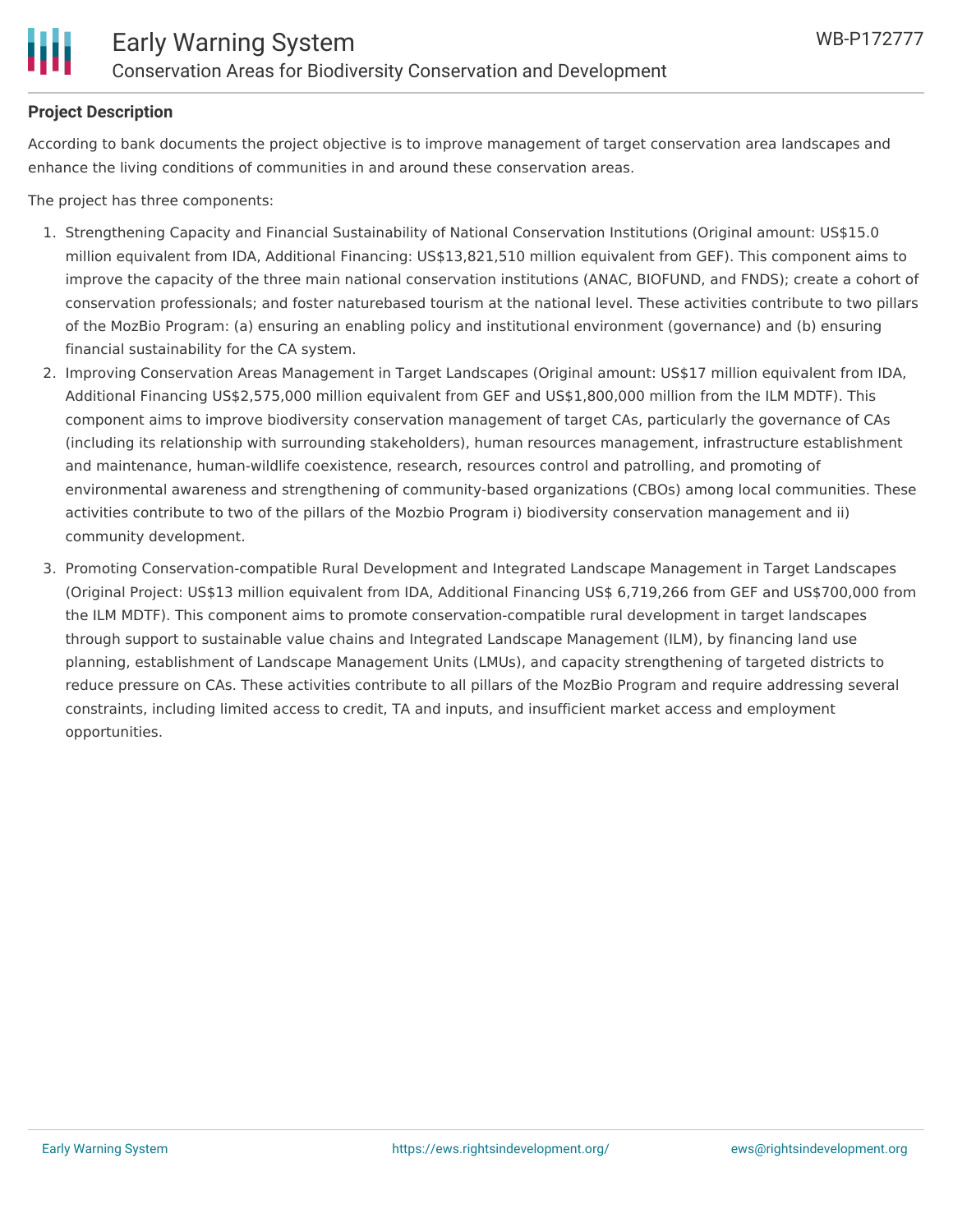

# Early Warning System Conservation Areas for Biodiversity Conservation and Development

# **Investment Description**

World Bank (WB)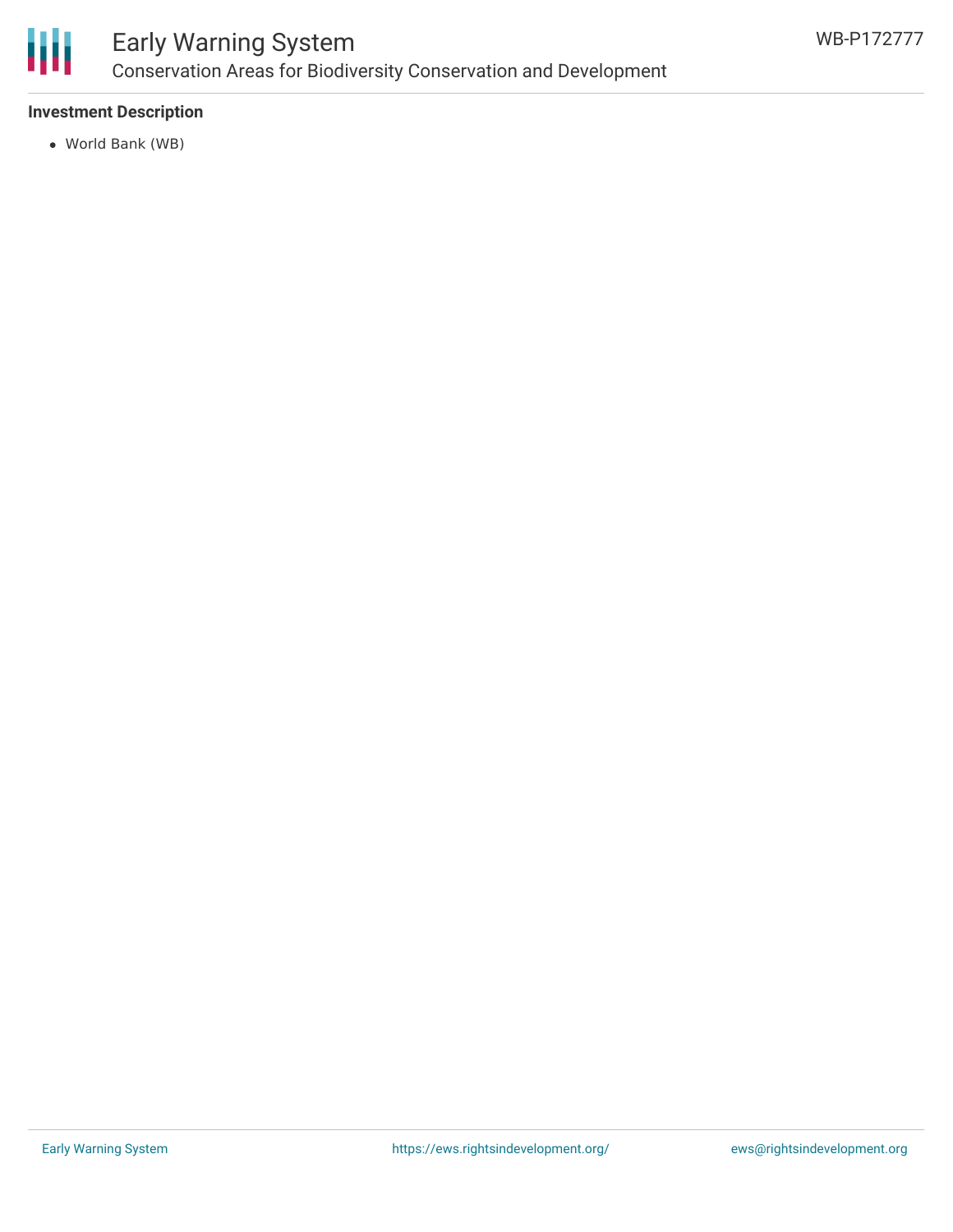

## **Contact Information**

#### **World Bank:**

Franka Braun Sr Natural Resources Mgmt. Spec.

**Borrower:** Ministry of Economy and Finance

#### **Implementing Agency:**

Fundo Nacional de Desenvolvimento Sustentavel (National Sustainable Development Fund) Momade Nemane Chief Executive Officer [momade.nemane@fnds.gov.mz](mailto:momade.nemane@fnds.gov.mz)

#### **ACCESS TO INFORMATION**

To submit an information request for project information, you will have to create an account to access the Access to Information request form. You can learn more about this process at: https://www.worldbank.org/en/access-toinformation/request-submission

## **ACCOUNTABILITY MECHANISM OF THE WORLD BANK**

The World Bank Inspection Panel is the independent complaint mechanism and fact-finding body for people who believe they are likely to be, or have been, adversely affected by a World Bank-financed project. If you submit a complaint to the Inspection Panel, they may investigate to assess whether the World Bank is following its own policies and procedures for preventing harm to people or the environment. You can contact the Inspection Panel or submit a complaint by emailing ipanel@worldbank.org. Information on how to file a complaint and a complaint request form are available at: https://www.inspectionpanel.org/how-tofile-complaint